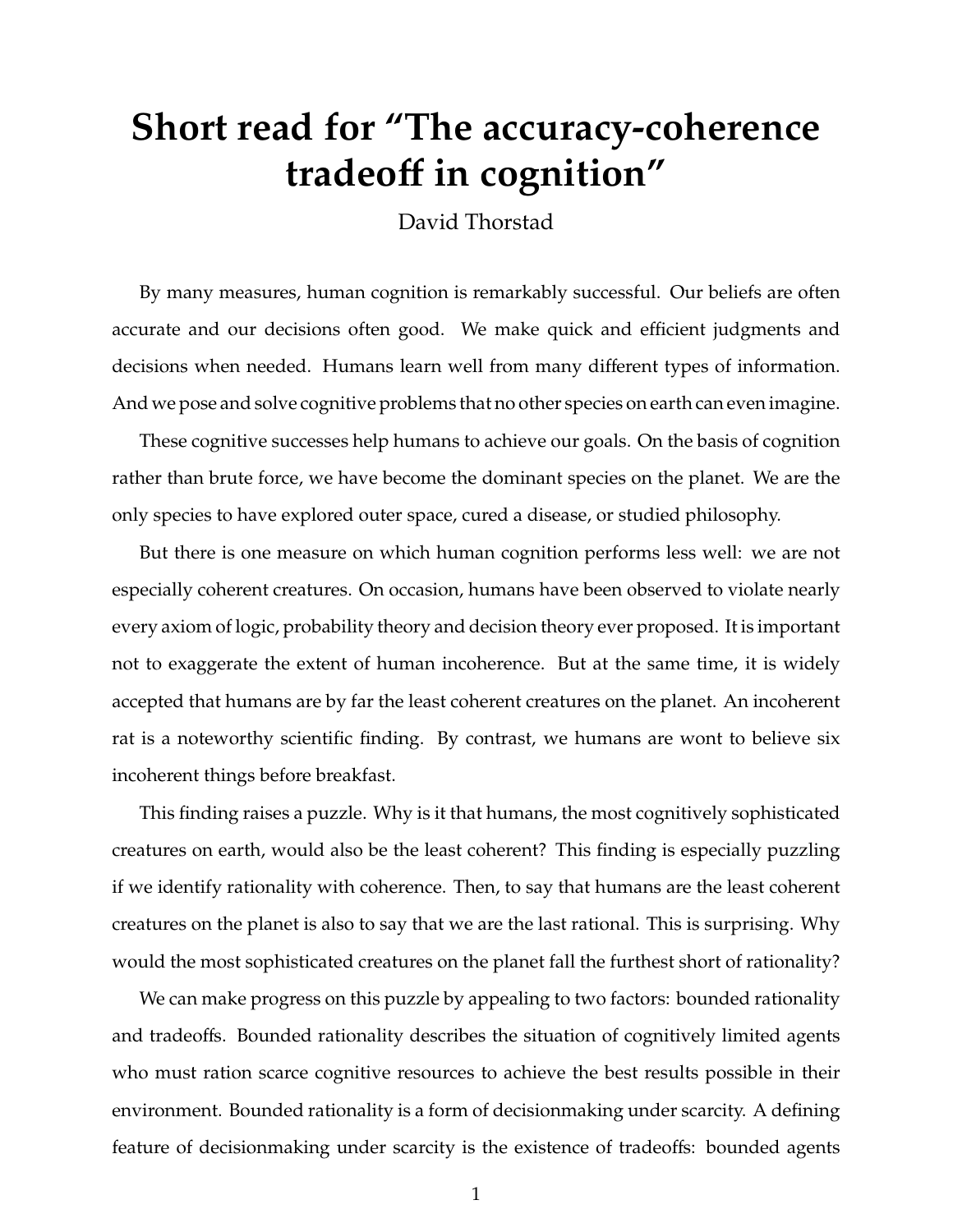cannot achieve all of the cognitive outcomes that they would like to achieve, so they must allocate cognitive resources in a way that best balances a variety of competing cognitive goals. Some of the best-known tradeoffs in bounded rationality are widely taken as motivations for adopting more complex and multifaceted normative standards for bounded agents.

Most famously, there is often an *accuracy-e*ff*ort tradeo*ff in cognition. In many situations, the accuracy of an agent's judgments and the quality of her decisions trades off against the effort of making them. The accuracy-effort tradeoff is standardly taken to show that the rationality of cognitive processes cannot only be a matter of their accuracy. It is sometimes rational for agents to use less-accurate processes in order to save cognitive and noncognitive resources for other inquiries, as well as for the many other activities that make up a full human life.

In this paper, I argue that there is a comparably general *accuracy-coherence tradeo*ff in cognition. In many situations, the accuracy of an agent's judgments and the quality of her decisions trades off against their coherence. After a point, modifying cognitive processes such as reasoning to increase the expected accuracy of our judgments or the quality of our decisions often increases the expected incoherence of our judgments and decisions. If an accuracy-coherence tradeoff in cognition could be found, what would the normative consequences be?

First, an accuracy-coherence tradeoff would put some pressure against coherencebased theories of bounded rationality. Just as the accuracy-effort tradeoff suggests that effort must be balanced against accuracy in selecting cognitive policies, the accuracycoherence tradeoff suggests that coherence needs to be balanced against accuracy in selecting cognitive policies. At the very least, this suggests that coherence needs to be weighed against other goals in assessing human rationality. To assess the rationality of bounded agents, we need to ask not only how coherent they are, but also how well their cognition conduces to other goals such as accuracy.

Second, an accuracy-coherence tradeoff would complicate the inference from experi-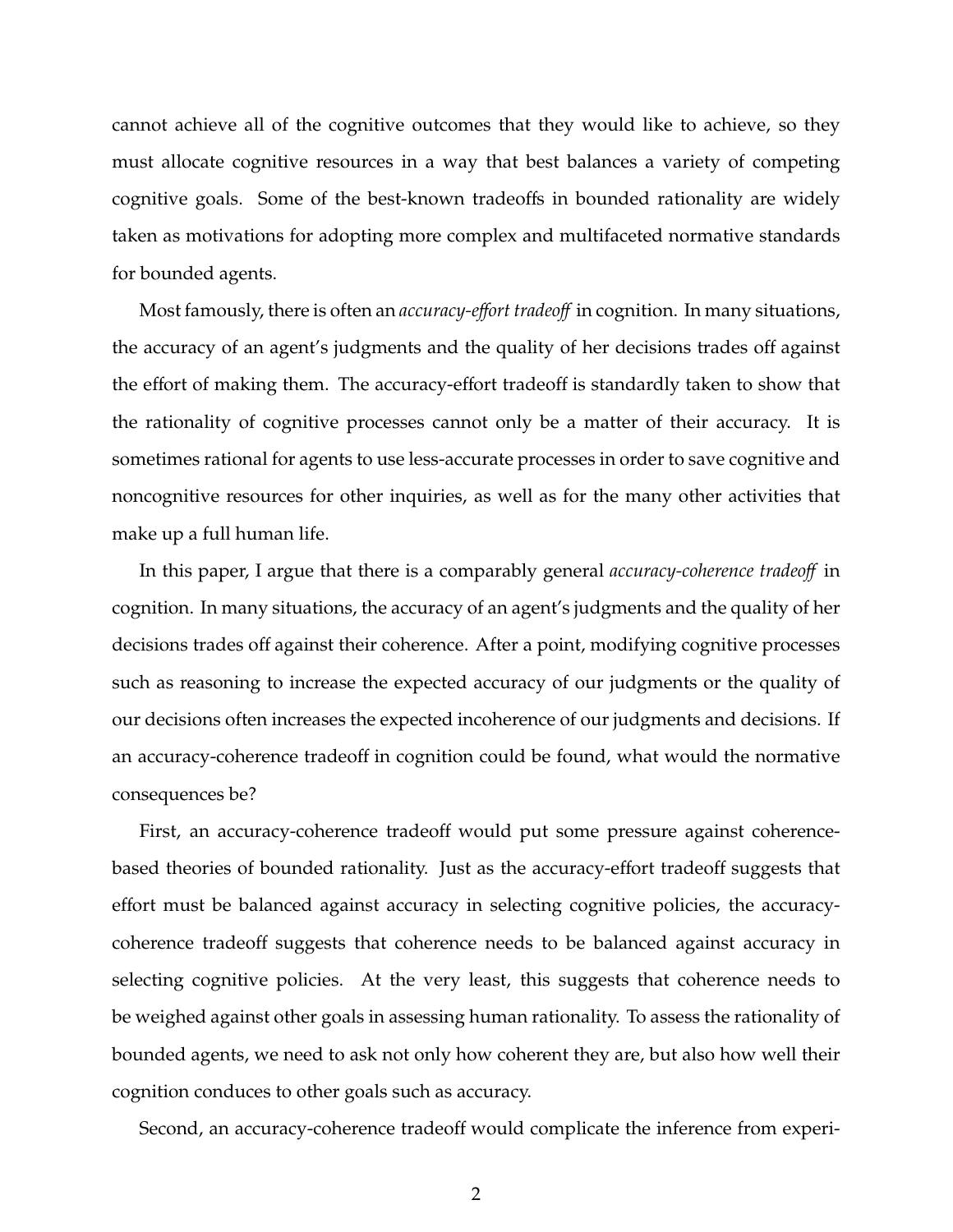mental observations of incoherence to allegations of irrationality. Striking a good balance between accuracy and coherence in cognition often requires agents to accept a nontrivial risk of incoherence, even when they could reduce their risk of incoherence at the cost of accuracy. But this means that observed instances of incoherence may result from fully rational cognitive processes which strike the best balance between cognitive goals such as accuracy and coherence. If that is right, then we cannot infer straightforwardly from incoherence to irrationality, because it may be that this incoherence could only have been avoided by making irrational sacrifices along other important cognitive dimensions.

What evidence is there for an accuracy-coherence tradeoff in cognition? It may help to begin with an example from decisionmaking. Suppose you are buying a car. You might decide using lexicographic choice. You would order features of cars by their importance. Perhaps the most important feature is that is has an automatic transmission; next most important is price; then other features such as safety rating and comfort follow. You would compare the available cars by their most important feature, choosing the car which scores best on this feature. If several cars score just as well on this feature, for example because they all have an automatic transmission, you would compare cars along the second-mostimportant feature, price, continuing in this way until a decision was reached.

Lexicographic choice is quite a silly way to buy a car. Our lexicographic chooser will always buy the cheapest automatic car unless two automatic cars are tied in price. A traditional and cognitively efficient way to improve upon lexicographic choice is semilexicographic choice. Semilexicographic choice fixes, for each cue, a small difference in values which will be ignored. For example, we might ignore price differences under \$1,000 and safety differences no greater than one star. The turn to semilexicographic choice is widely held to yield improvements in decision quality. A semilexicographic chooser will not buy the cheapest automatic car if a comparably-priced automatic is significantly safer.

But semilexicographic choice is less coherent than lexicographic choice. To see the problem, suppose that three automatic cars have the following costs and safety ratings. If given the pairwise choice between Car A and Car B, our semilexicographic chooser will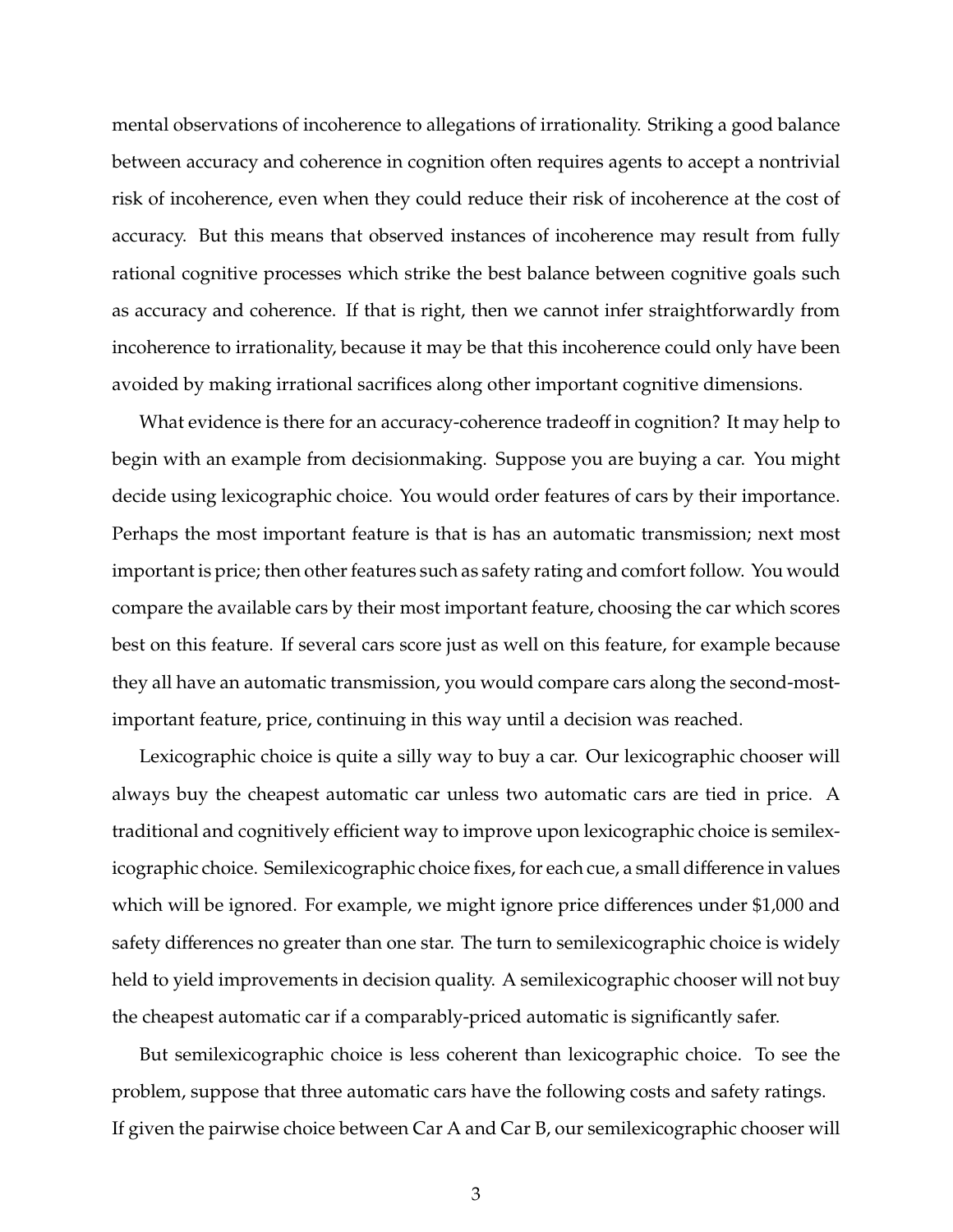|                                       |                | $Car A$ Car B Car C |      |
|---------------------------------------|----------------|---------------------|------|
| <b>Cost (Thousands of dollars)</b> 19 |                | 18.6                | 17.8 |
| <b>Safety Rating (Stars)</b>          | $\overline{4}$ | 2.5                 |      |

pick car A. Between Car B and Car C, she will choose Car B. And between Car C and Car A, she will choose Car C. It is natural to interpret this result as a collection of intransitive preferences.

Lexicographic choice does not have this problem. The pairwise choices made by a lexicographic chooser are always transitive. In this way, the move from lexicographic to semilexicographic choice is an example of the accuracy-coherence tradeoff: going semilexicographic decreases the coherence of an agent's decisions, but increases their quality. Similar examples can be constructed for judgment rather than choice tasks.

But one example does not demonstrate a systematic tradeoff, nor does it help us to understand why accuracy and coherence can trade off during cognition. What drives the accuracy-coherence tradeoff? By way of illustration, I identify two factors which often generate an accuracy-coherence tradeoff.

The first factor is *strategic variety*. It is often held that boundedly rational agents should adopt a robust toolbox of cognitive strategies in order to ensure that appropriate strategies are available to confront cognitive challenges. Up to a point, increasing the variety of strategies used increases the expected accuracy of an agent's judgments and the expected quality of her decisions by providing her with strategies suitable to a wider range of challenges. But increasing the variety of an agent's cognitive strategies also decreases the expected coherence of her judgments and decisions by creating the possibility that different strategies will be applied to similar problems, with very different results.

Another factor driving the accuracy-coherence tradeoff is *cognitive complexity*. In many cases, agents can increase the expected accuracy of their judgments or the expected quality of their decisions by adopting more complex forms of processing. But complex processes also create the opportunity for new forms of incoherence, such as framing effects, which are more difficult to produce using simpler rules. This fact explains our original puzzle